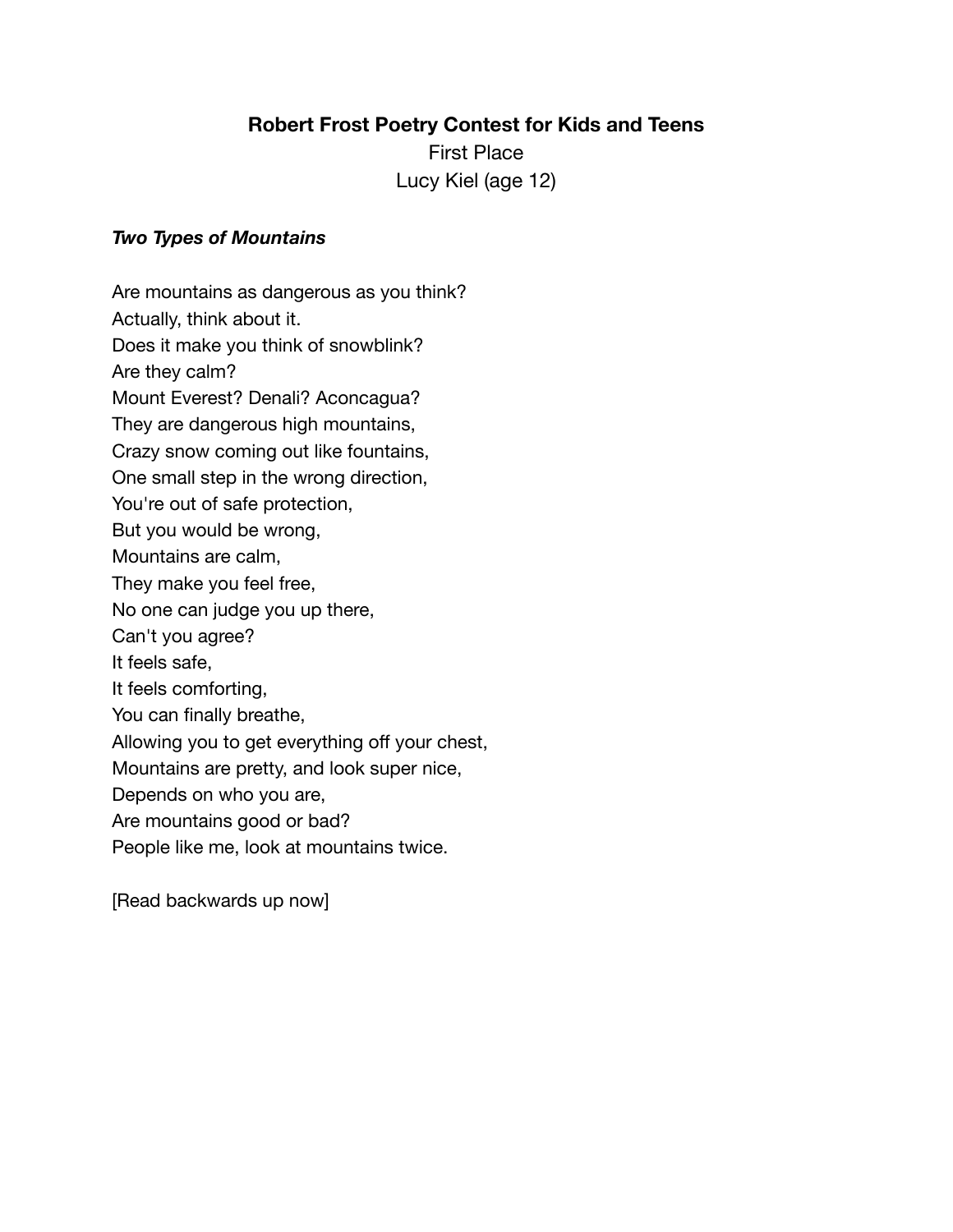Second Place Jalynn Barreto (age 12)

#### *Lilac*

"Lilac's are my favorite flower" At least they used to be ... I can't even look at them anymore My mother Right before she passed Gave me a lilac "Hold on to it" "As you had held on to me all these years" But what could she have meant? After all these years She had been healthy Or at least I thought Tomorrow is her funeral Me, holding the lilac The lilac she told me to hold on to Is that what she meant? The almost dead lilac Brought back a memory Running through the lilac field Grabbing handfuls To give to my mom The memory Made me tear up I held on to my mom But maybe Just maybe Not tight enough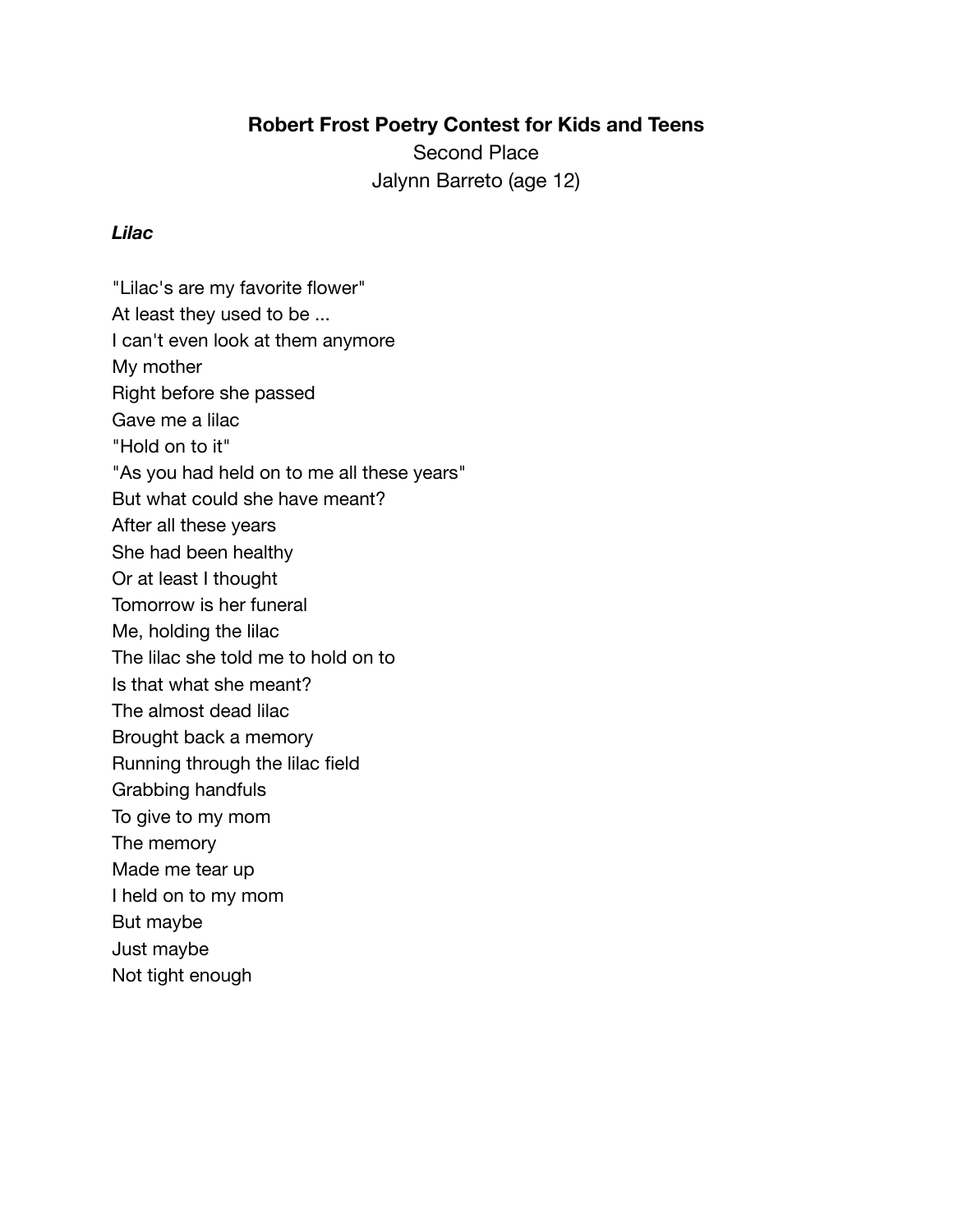Third Place Izabella Rodriguez (age 10)

## *Erasure/blackout poem [Finally! You made it]*

Finally! You made it!

The beginning is a good place to start.

Explore wilderness.

(see next page for poem)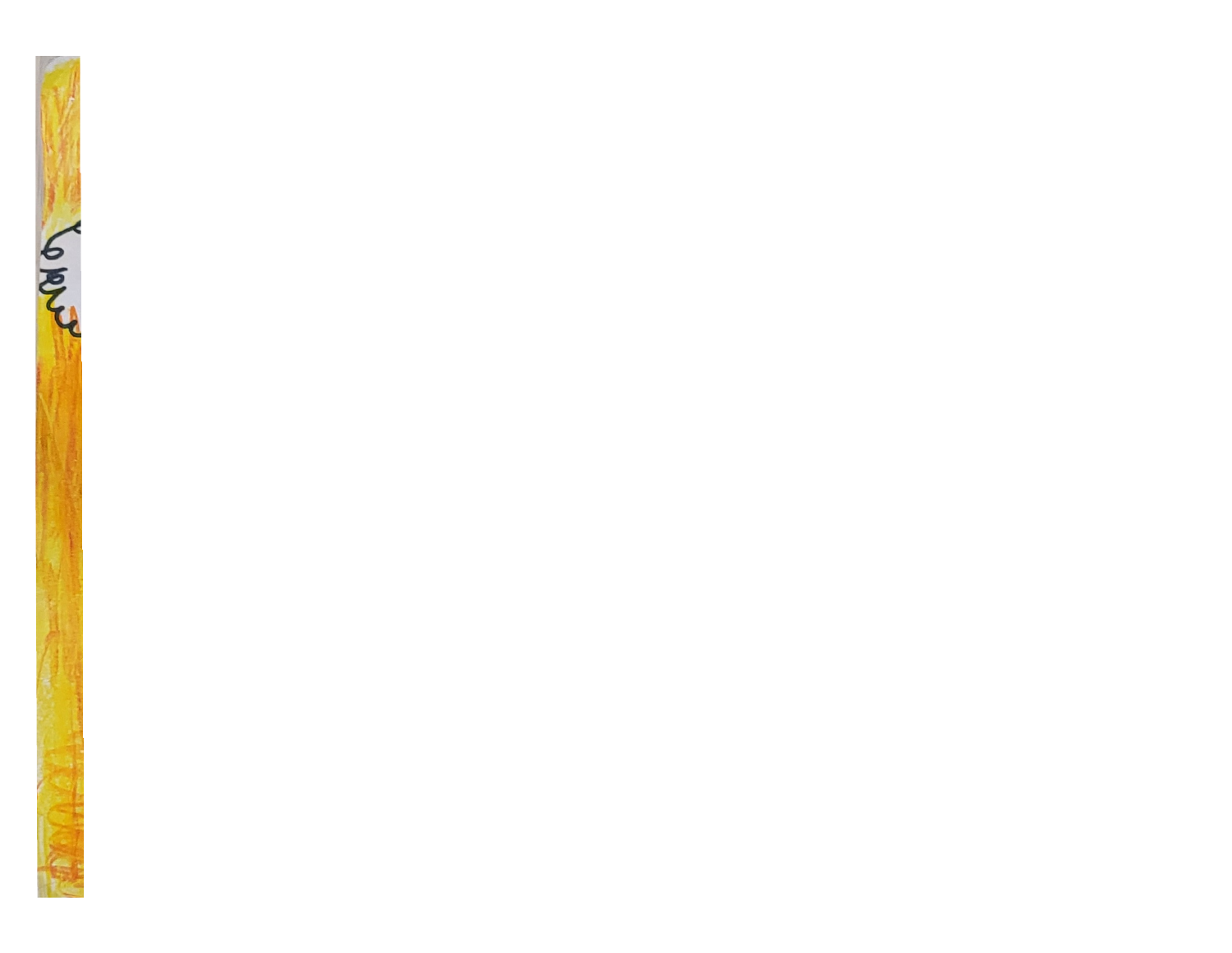Honorable Mention Gunnar Bartlett (age 6)

*I'm Osum.*

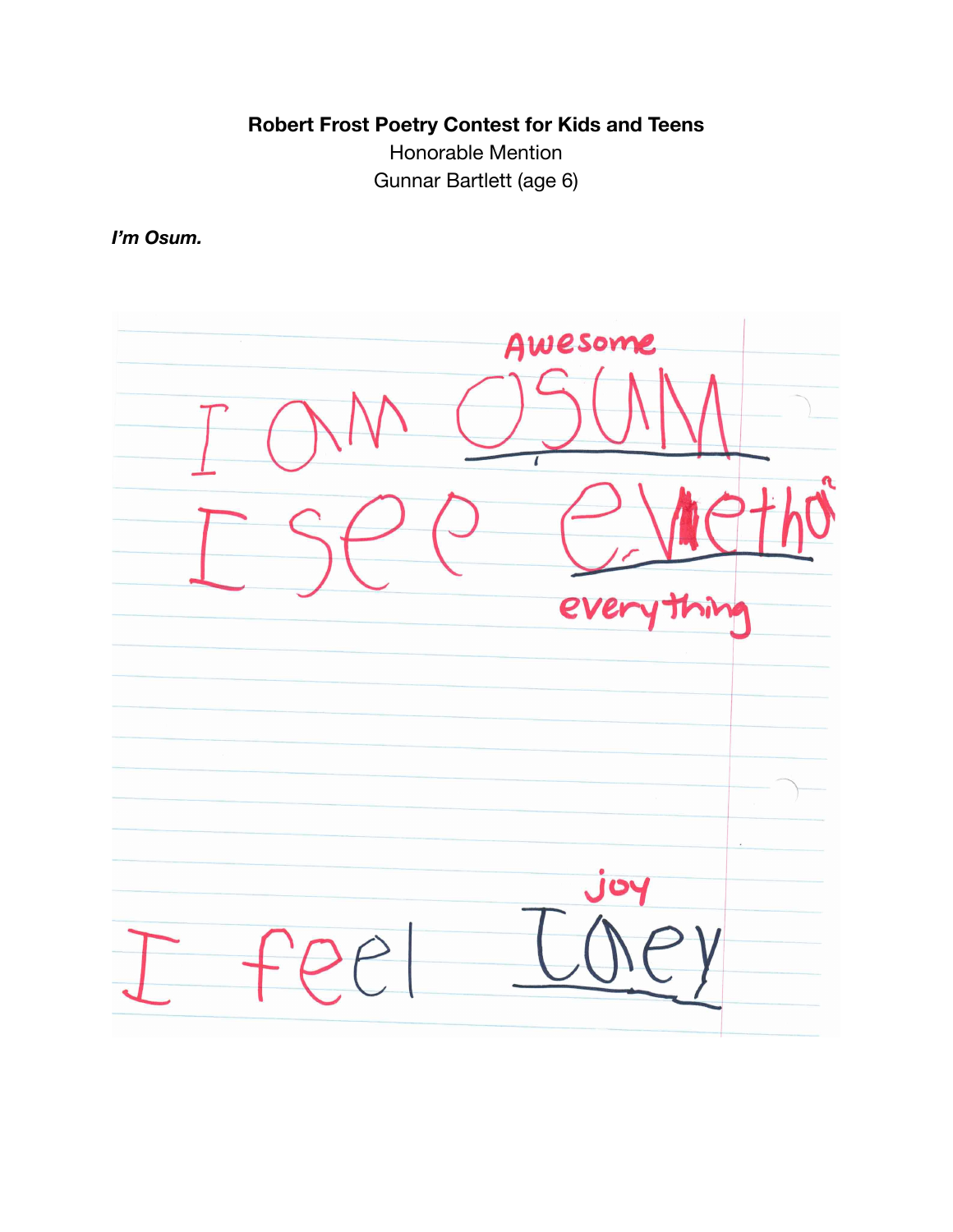Honorable Mention Caroline Jackson (age 6)

### *Everything Rhymes*

I saw a hamster in a teal wheel. Eating a meal. You can kneel while eating an orange peel with zeal. You can swim with an eel. I heard of a seal making a real deal! And that's the way I feel.